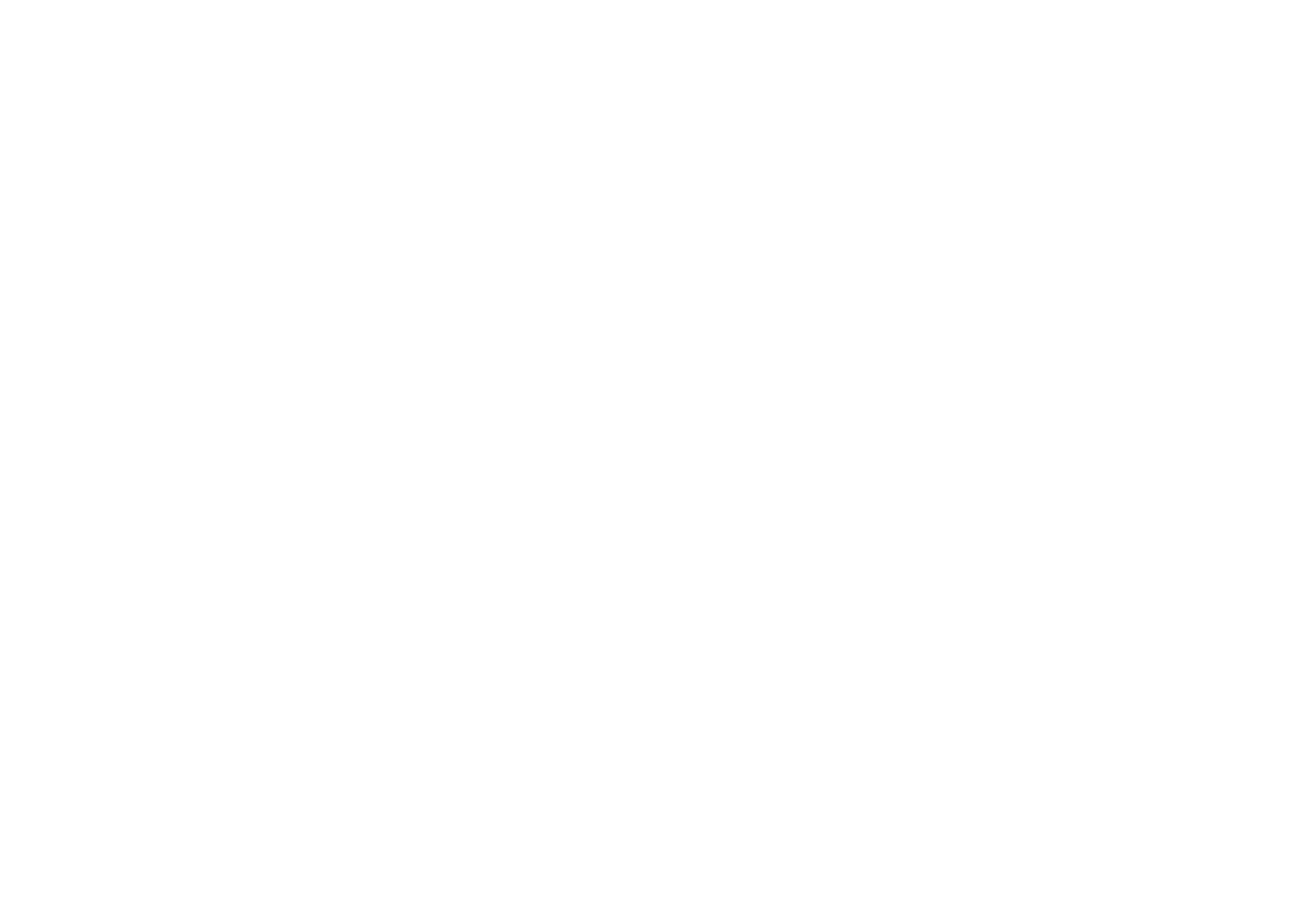| <b>Member</b>      | <b>Company name</b>                                      | <b>Country</b>        | <b>Speciality</b>              | <b>Internet Address</b>          |
|--------------------|----------------------------------------------------------|-----------------------|--------------------------------|----------------------------------|
| Special Members    | Felbermayr Transport- und Hebetechnik GmbH & Co KG       | <b>AUSTRIA</b>        | Cranes-Abnormal Road Transport | www.felbermayr.cc                |
| Special Members    | Hareket Heavy Lifting and Project Transportation Company | <b>TURKEY</b>         | Cranes-Abnormal Road Transport | www.hareket.com.tr               |
| Affiliated Company | Faymonville AG                                           | <b>BELGIUM</b>        | Abnormal Road Transport        | www.faymonville.com              |
| Affiliated Company | DAN-CZECH SPECIALTRANSPORT s.r.o.                        | <b>CZECH REPUBLIC</b> | Abnormal Road Transport        | www.dan-czech.cz                 |
| Affiliated Company | DTL Kran Blok Erfa                                       | <b>DENMARK</b>        | Abnormal Road Transport        | http://dtl.eu/raadgivning/faglig |
| Affiliated Company | <b>FNTR- CNS Masses Indivisibles</b>                     | <b>FRANCE</b>         | Abnormal Road Transport        | www.fntr.fr                      |
| Affiliated Company | SCHEUERLE   NICOLAS   KAMAG [TII Group]                  | <b>GERMANY</b>        | Abnormal Road Transport        | www.tii-group.com                |
| Affiliated Company | DOLL Fahrzeugbau GmbH                                    | <b>GERMANY</b>        | Abnormal Road Transport        | www.doll.eu                      |
| Affiliated Company | Goldhofer Aktiengesellschaft                             | <b>GERMANY</b>        | Abnormal Road Transport        | www.goldhofer.de                 |
| Affiliated Company | Kässbohrer Fahrzeugwerke GmbH                            | <b>GERMANY</b>        | Abnormal Road Transport        | www.kaessbohrer.com              |
| Affiliated Company | Nooteboom Trailers B.V.                                  | <b>NETHERLANDS</b>    | Abnormal Road Transport        | www.nooteboom.com                |
| Affiliated Company | Broshuis International B.V.                              | <b>NETHERLANDS</b>    | Abnormal Road Transport        | www.broshuis.com                 |
| Affiliated Company | Exceptioneel Transport Europa (E.T.E.) B.V.              | NETHERLANDS           | Abnormal Road Transport        | www.ete.nl                       |
| Affiliated Company | Demarko Special Trailers                                 | POLAND                | Abnormal Road Transport        | www.demarko-trailers.com         |
| Affiliated Company | XCMG Imp. & Exp. Co., Ltd                                | <b>CHINA</b>          | Cranes                         | www.xcmg.com                     |
| Affiliated Company | <b>BMS A/S</b>                                           | <b>DENMARK</b>        | Cranes                         | www.bms.dk                       |
| Affiliated Company | Tadano Demag GmbH                                        | <b>GERMANY</b>        | Cranes                         | www.demagmobilecranes.com        |
| Affiliated Company | Sennebogen Maschinenfabrik GMBH                          | <b>GERMANY</b>        | Cranes                         | www.sennebogen.de                |
| Affiliated Company | Casar Drahtseilwerk Saar GmbH & Co. KG                   | <b>GERMANY</b>        | Cranes                         | www.WireCoWorldGroup.com         |
| Affiliated Company | Manitowoc Crane Group Germany GmbH                       | <b>GERMANY</b>        | Cranes                         | www.manitowoccranegroup.co       |
| Affiliated Company | Köhler Kran-Service GmbH                                 | <b>GERMANY</b>        | Cranes                         | www.k-kran.de                    |
| Affiliated Company | Liebherr-Werk Ehingen GMBH                               | <b>GERMANY</b>        | Cranes                         | www.liebherr.com                 |
| Affiliated Company | C.L.P. Srl                                               | <b>ITALY</b>          | Cranes                         | www.officineclp.it               |
| Affiliated Company | 12hoist4u                                                | <b>NETHERLANDS</b>    | Cranes                         | www.12hoist4u.com                |
| Affiliated Company | Kobelco Construction Machinery Europe B.V.               | <b>NETHERLANDS</b>    | Cranes                         | www.kobelcocm-global.com         |
| Affiliated Company | Aboma B.V.                                               | <b>NETHERLANDS</b>    | Cranes                         | www.aboma.nl                     |
| Affiliated Company | Spierings Mobile Cranes B.V.                             | NETHERLANDS           | Cranes                         | www.spieringscranes.com          |
| Affiliated Company | Hovago Cranes B.V.                                       | <b>NETHERLANDS</b>    | Cranes                         | www.hovago.com                   |